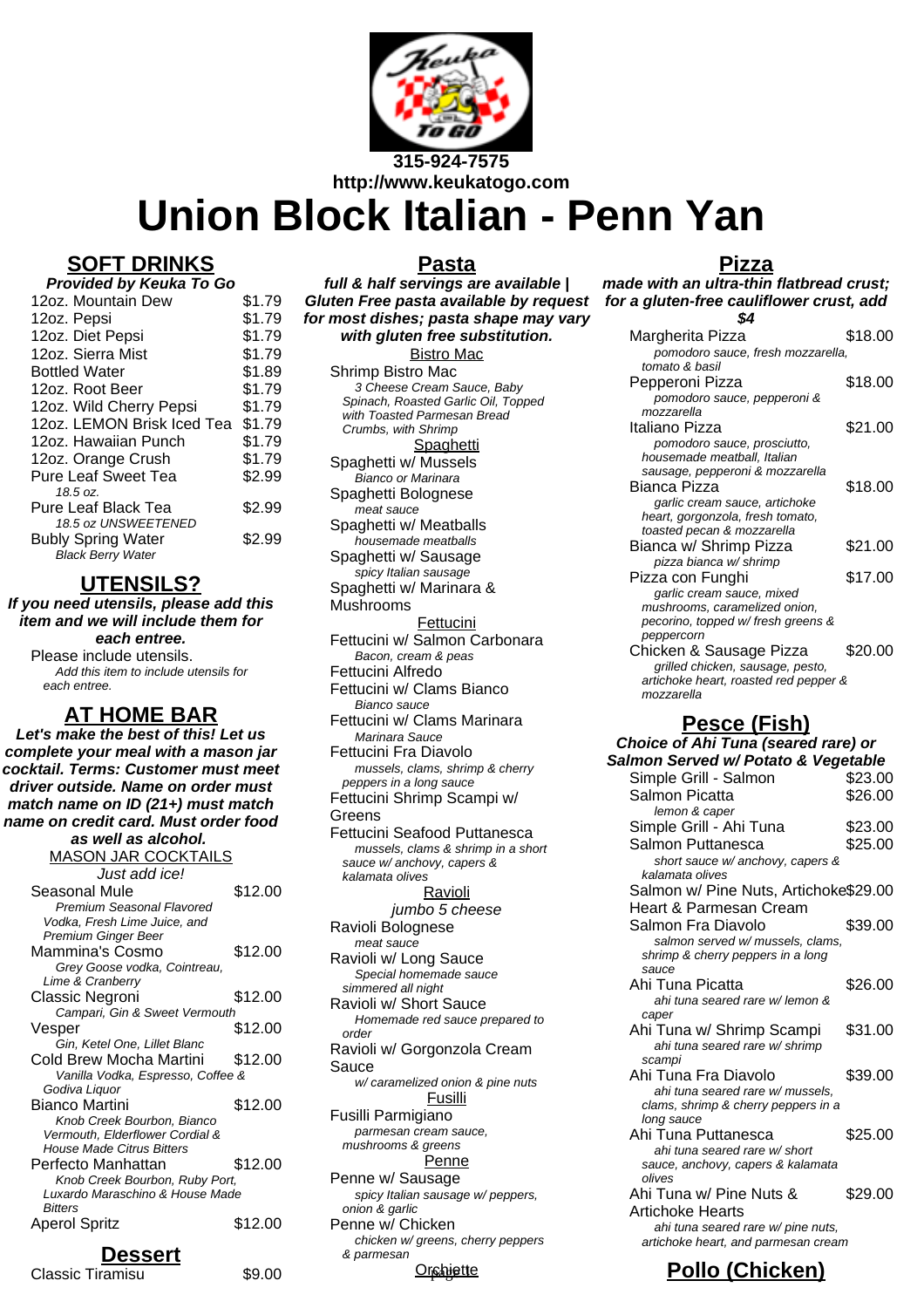Mini Chocolate Chip Cannolis \$9.00 3 Count, mini cannolis

## **Antipasti**

| <b>Appetizers</b>                   |         |
|-------------------------------------|---------|
| Fromaggio Frito w/ Pesto &          | \$12.00 |
| <b>Tomato Sauce</b>                 |         |
| Mussels                             | \$13.00 |
| long or Bianco sauce                |         |
| Vongole                             | \$14.00 |
| clams w/long or Bianco sauce        |         |
| Utica Greens & Beans                | \$12.00 |
| saute of cannellini beans.          |         |
| prosciutto, garlic, greens & cherry |         |
| oers                                |         |
|                                     |         |

#### **Insalata - Salads**

| Salads; available as half and full size                          |         |  |
|------------------------------------------------------------------|---------|--|
| Half - Insalata di Casa                                          | \$6.50  |  |
| artisan lettuces, red onion &                                    |         |  |
| toasted pecan w/ white balsamic                                  |         |  |
| vinaigrette                                                      |         |  |
| Full - Insalata di Casa                                          | \$12.00 |  |
| artisan lettuces, red onion &                                    |         |  |
| toasted pecan w/ white balsamic                                  |         |  |
| vinaigrette                                                      |         |  |
| Half - Insalata alla Cesare                                      | \$7.50  |  |
| romaine, parmesan crouton,                                       |         |  |
| artichoke heart & asiago w/ Caesar                               |         |  |
| dressing                                                         |         |  |
| Full - Insalata di Cesare                                        | \$13.00 |  |
| artisan lettuces, red onion &<br>toasted pecan w/ white balsamic |         |  |
| vinaigrette                                                      |         |  |
| Insalata Caprese                                                 | \$9.00  |  |
|                                                                  |         |  |
| Beet & Gorgonzola Salad<br>Roasted Beets and Crumbled            | \$9.00  |  |
| Gorgonzola with Balsamic Glaze over                              |         |  |
| a bed of Greens                                                  |         |  |
|                                                                  |         |  |
| المرمريم الرمزل                                                  |         |  |

#### **Contorni side dishes**

| SIUE UISHES                         |        |  |
|-------------------------------------|--------|--|
| Verdi Saltati                       | \$7.00 |  |
| saute of greens, garlic & olive oil |        |  |
| Soffritto Funghi                    | \$7.00 |  |
| saute of mixed mushrooms, garlic    |        |  |
| & olive oil                         |        |  |
| Polpette                            | \$9.00 |  |
| housemade meatball                  |        |  |
| Salsiccia                           | \$8.00 |  |
| spicy Italian sausage               |        |  |

Orchiette w/ Greens & Cherry Peppers greens, garlic, cherry peppers & parmesan **Rigatoni** Bistro Chicken Riggies House Favorite! roasted red peppers, cherry peppers, caramelized onions & mushrooms in a creamy rose sauce Baked Rigatoni w/ Parmesan Cream & Greens Baked Rigatoni w/ Long Sauce & Mozzarella Our long sauce is a housemade red sauce that we simmer all night

Lasagna Lasagna w/ Short Sauce \$19.00 Fresh ricotta, greens & mozzarella served with our short sauce, a house made red sauce made to order

**served w/ potato & vegetable**

| Chicken Simple Grill           | \$18.00 |
|--------------------------------|---------|
| Chicken Marsala                | \$22.00 |
| w/ mushrooms                   |         |
| Chicken Picatta                | \$22.00 |
| w/lemon & caper                |         |
| Chicken Gorgonzola             | \$24.00 |
| Chicken w/ Shrimp Scampi       | \$26.00 |
| Chicken Parmigiano             | \$22.00 |
| mozzarella & long sauce served |         |
| over your choice of pasta      |         |

### **FEED THE FAMILY MEALS**

**All meals are designed to feed 4-6. Mangia!**

# **Vitella (Veal)//HIDDEN**

Pollo (Chicken)

#### **Carni//HIDDEN**

**served w/ potato & vegetable** HIDDEN//6 oz. Filet of Beef Tenderloin HIDDEN//16 oz. Porterhouse Pork Chop

#### **HIDDEN//GROWLERS OF DRAFT BEER**

**Terms: Customer must meet driver outside. Name on order must match name on ID (21+) must match name on credit card.**

- Grist Iron Campfire Lite Lager \$26.00 This classic American Pilsner is light, crisp, and crystal clear. Brewed with Pilsen malt and Czech Saaz hops, this is our craft version of the mass-produced domestic beers of America. Burdett, NY 4.2% ABV
- Grist Iron Maxximus Brown \$26.00 Our Executive Chef, Alex Brown, promised his 2 year-old son Maxx that we would name a beer after him - so here it is! A true namesake for Maxx, a sprightly young lad who's as sweet as can be, this brown ale has a high-energy kick of alcohol and a touch of sweet hazelnut flavor on the finish. Burdett, NY 7.61 ABV

Keuka Craft Cider - Medium Sweet \$26.00

Crafted from local Penn Yan area apples. Well Balanced & Light Flavors with hints of Green Apples. 8.0 ABV

Yeungling - Hershey Chocolate \$26.00 Porter

Yuengling Hershey's Chocolate Porter is a fresh take on Yuengling's 200-year-old Dark Brewed Porter. Don't miss your chance to enjoy, for a lim ited time only, America's #1 craft brewery, Yuengling, come together with America's most iconic chocolate brand, Hershey's, for their first-ever collaboration. 4.7 ABV

\$26.00

Scotch-A-Loch-A Named in honor of the infamous sea serpent of Seneca La ke! This Scottish export 80/ - is the perfect namesake with its dark color, bready malt base, and roasty touch of earthiness and sweet caramel. Burdett, NY 5.25 ABV

Grist Iron - Boom

K2 Brothers Brewing - Red Ale \$26.00 This easy drin king red ale has toasted malt characteristics that balance the Chinook and Fuggles hops. The beautiful red color and aroma come from the Caramel and Chocolate malts. This is our page 2 **American version of an Irish Red Ale.**